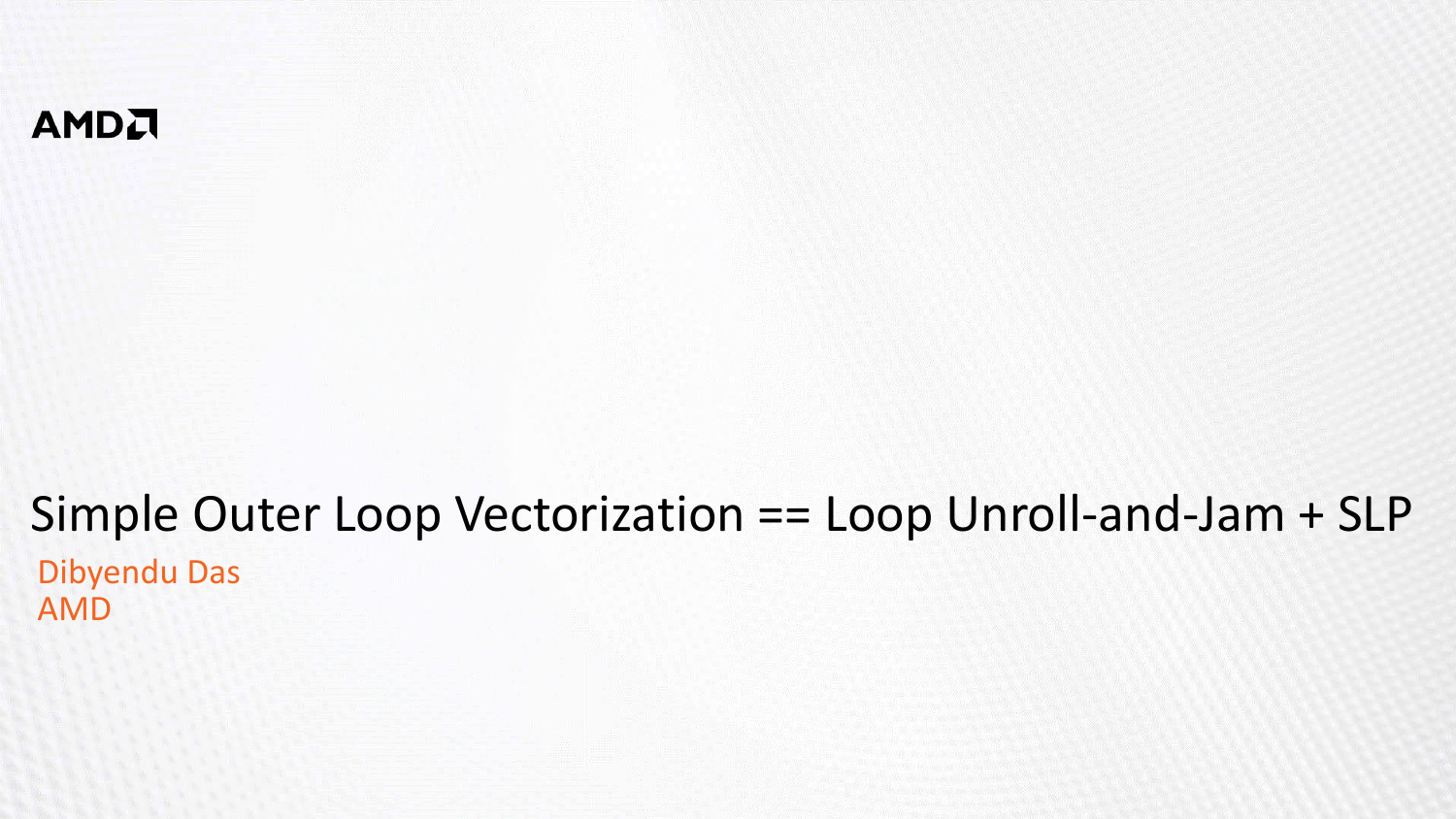## Simple OLV == Loop Unroll-And-Jam (UnJ) + SLP

- OLV can be visualized as [Nuzman & Zaks, PACT 2008]
	- ⁃ Unroll the outer loop by k times
	- ⁃ Jam all the k-inner loop instances of the outer loop

}

- ⁃ Vectorize the loops using SLP
- $E$  Ex:

for

}

| Original                                                                                                                                             | <b>After Unroll</b>                                                                                                                                                                                                                                                                                                                                                                                                                                                                                                                                                                                                     | After UnJ                                                                                                                                                                                                                                                                                                                                                                                                                                                                                    | <b>After SLP</b>                                                                                                                                                                                                                                                                                                                                                                                                                                                                                                                                                                    |
|------------------------------------------------------------------------------------------------------------------------------------------------------|-------------------------------------------------------------------------------------------------------------------------------------------------------------------------------------------------------------------------------------------------------------------------------------------------------------------------------------------------------------------------------------------------------------------------------------------------------------------------------------------------------------------------------------------------------------------------------------------------------------------------|----------------------------------------------------------------------------------------------------------------------------------------------------------------------------------------------------------------------------------------------------------------------------------------------------------------------------------------------------------------------------------------------------------------------------------------------------------------------------------------------|-------------------------------------------------------------------------------------------------------------------------------------------------------------------------------------------------------------------------------------------------------------------------------------------------------------------------------------------------------------------------------------------------------------------------------------------------------------------------------------------------------------------------------------------------------------------------------------|
| $(i = 0; i < N; i++)$ {<br>accum = 0;<br>for ( $j = 0$ ; $j < 5$ ; $j++$ )<br>$accum == in[i][i] * filter[i];$<br>$out[i] = sqrtf(accum)/particles;$ | for (i = 0; i < N; i+= 4 ) {<br>$\text{accum1} = \text{accum2} =$<br>$accum3 = accum4 = 0;$<br>for $(j = 0; j < 5; j++)$<br>$\text{accum1} += \text{in}[j][i] * \text{filter}[j];$<br>for $(j = 0; j < 5; j++)$<br>$\text{accum2}$ += $\text{in}[j][i+1]$ * filter[j];<br>for ( $j = 0$ ; $j < 5$ ; $j++)$<br>$\text{accum3}$ += $\text{in}[j][i+2]$ * filter[j];<br>for $(j = 0; j < 5; j++)$<br>$\text{accum4}$ += $\text{in}[i][i+3]$ * filter[j];<br>$out[i] = sqrtf(accum1)/particles;$<br>$out[i+1] = sqrtf(accum2)/particles;$<br>$out[i+2] = sqrtf(accum3)/particles;$<br>$out[i+3] = sqrtf(accum4)/particles;$ | for ( $i = 0$ ; $i < N$ ; $i+=4$ ) {<br>$accum1 = accum2 =  0;$<br>for ( $j = 0$ ; $j < 5$ ; $j++$ ) {<br>$\alpha$ ccum1 += in[j][i] * filter[j];<br>$\text{accum2}$ += $\text{in}[j][i+1]$ * filter[j];<br>$\text{accum3} += \text{in}[j][i+2] * \text{filter}[j];$<br>$\text{accum4}$ += $\text{in}$ [i][i+3] * filter[i];<br>out[i] = sqrtf(accum1)/particles;<br>$out[i+1] = sqrtf(accum2)/particles;$<br>$out[i+2] = sqrtf(accum3)/particles;$<br>$out[i+3] = sqrtf(accum4)/particles;$ | <v_particles> = <b>bcast</b><vparticles><br/>for (i = 0; i &lt; N; i+= 4) {<br/><math>\langle v_a^2 \rangle = \text{locast}(-0, \ldots, 0)</math><br/>for <math>(i = 0; j &lt; 5; j++)</math> {<br/><math>&lt;</math>v accum<math>&gt;</math> +=<br/><math>\mathsf{Id}</math> <in[j][i],,in[j][i+3]> * bcast<filter[j]>;<br/><b>st</b> &lt; out[i], , out[i+3] &gt; =<br/>vsqrtf(<v_accum>)/<v_particles>;<br/>Better code generation of inner loop reduction<br/>No gather in the inner loop</v_particles></v_accum></filter[j]></in[j][i],,in[j][i+3]></vparticles></v_particles> |
|                                                                                                                                                      |                                                                                                                                                                                                                                                                                                                                                                                                                                                                                                                                                                                                                         |                                                                                                                                                                                                                                                                                                                                                                                                                                                                                              |                                                                                                                                                                                                                                                                                                                                                                                                                                                                                                                                                                                     |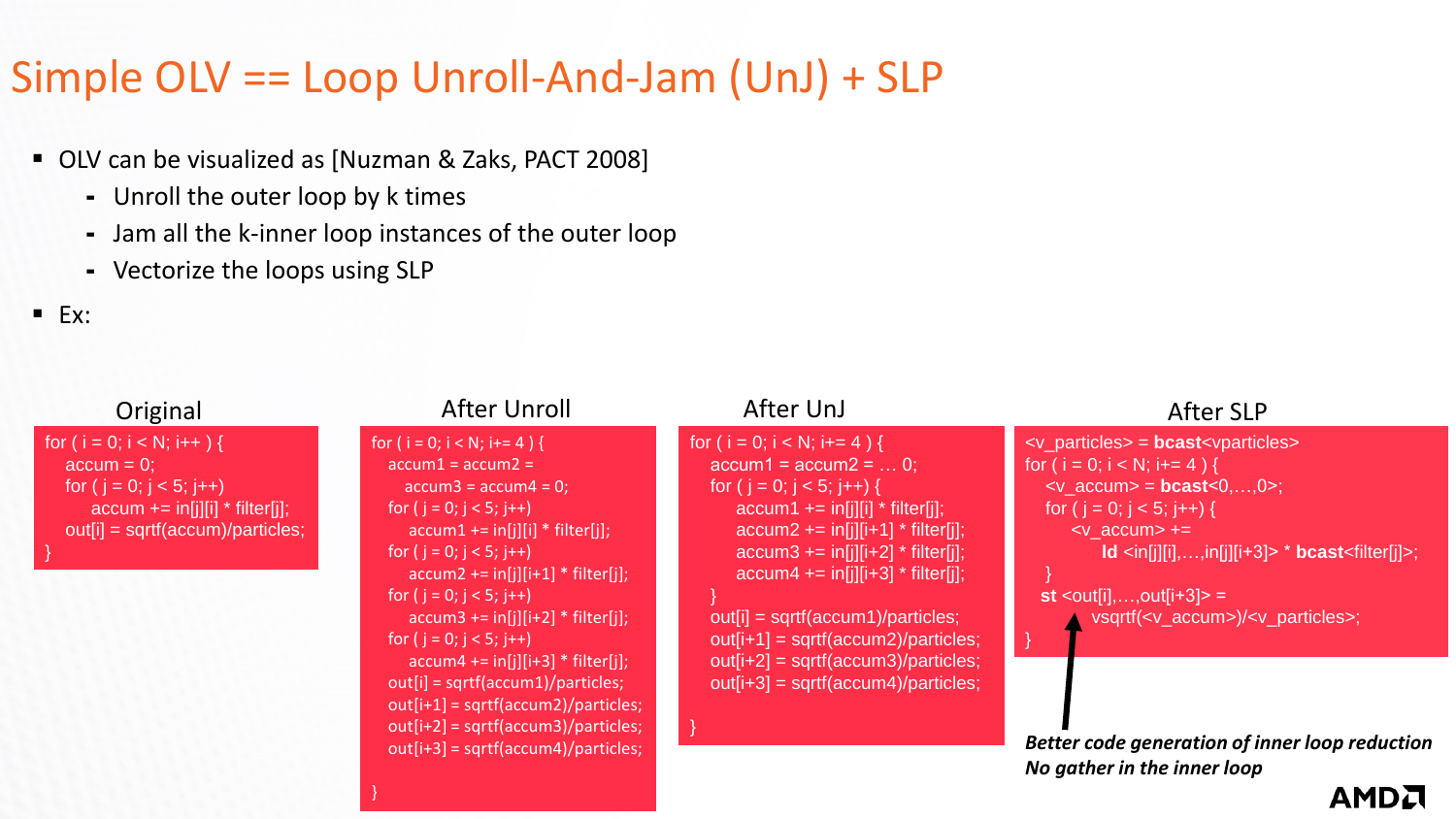# Loop Unroll-And-Jam

- New Pass introduced in July 2018
	- ⁃ lib/Transforms/Scalar/LoopUnrollAndJamPass.cpp
- ▪Two flags *–enable-unroll-and-jam* and *–allow-unroll-and-jam*
- ▪Supports pragma *allow\_unroll\_and\_jam(factor)*
- Called 'after' SLP in PassManager
	- ⁃ Scheduling UnJ after SLP is late for our purpose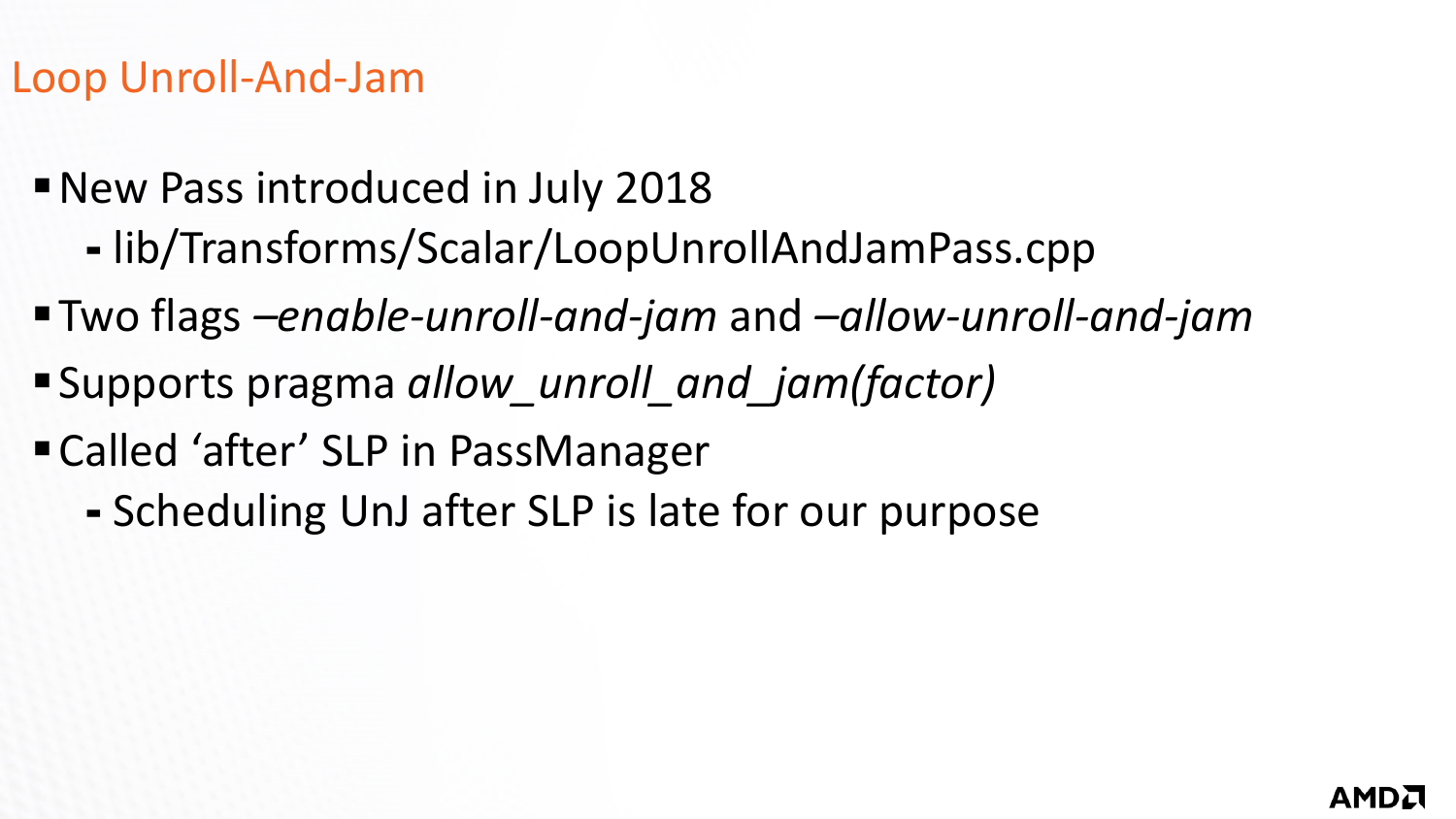# Modifications in IPO/PassManager to support OLV

- Schedule UnJ Pass before the LoopVectorizer Pass
- Call a bunch of cleanup routines after that
	- ⁃ Looks like we may need to call LSR as a cleanup pretty early (challenging ?)
	- LSR needed probably because UnJ implementation is not optimal
- $\blacksquare$  …  $\Rightarrow$  UnJ  $\Rightarrow$  *cleanup*  $\Rightarrow$  LV  $\Rightarrow$  …  $\Rightarrow$  SLP  $\Rightarrow$  …
- Need to schedule SLP also before LV ?
	- **… □> UnJ □> cleanup □> SLP' ■> … ■> LV ■> … □> SLP' ■> …**
	- ⁃ Else LV may vectorize the jammed inner loop resulting in code which we don't like ?
	- ⁃ Very likely that due to costing LV will not vectorize the inner loop
		- Even if it does, we can modify SLP to SLP' to vectorize "already-vectorized" code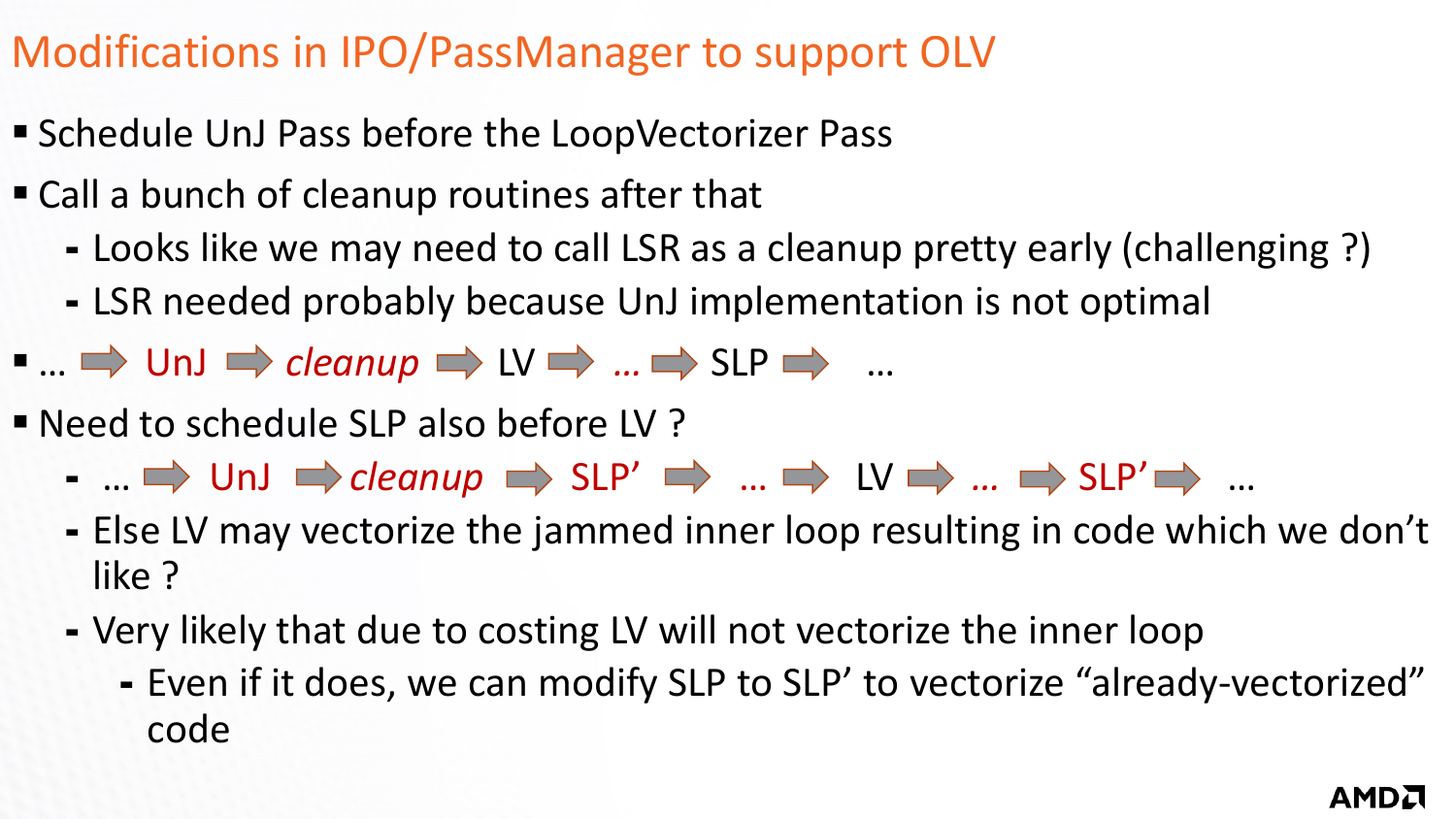### One more example

- Reported in Ilvm-dev in 2017
	- ⁃ Inner loop data dependence

{

}

- ⁃ No outer loop simdization pragma
	- ⁃ Expects automatic OLV
- UnJ+SLP does OLV
	- ⁃ Current llvm stage does some OLV but not cleanly
	- ⁃ mul, sub not vectorized

//Courtesy Jyotirmay Bhattacharya - llvm-dev, circa 2017 //**C++ code that evaluates a Chebyshev polynomial using Clenshaw's algorithm** void cheby\_eval(double \* restrict coeffs, int n, double \* restrict xs, double \* restrict ys, int m) for (int  $i=0$ ; $i; $i++$ ){$ double  $x = xs[i]$ ; double  $u0=0.u1=0.u2=0$ : for (int k=n;k>=0;k--){ **u2 = u1; u1 = u0; u0 = 2\*x\*u1-u2+coeffs[k];** }  $ys[i] = 0.5*(coeffs[0]+u0-u2);$ } vmovapd %ymm6, %ymm4 vmovapd %ymm5, %ymm6 vmulpd %ymm5, %ymm3, %ymm5 vsubpd %ymm4, %ymm5, %ymm5 vbroadcastsd -16(%rdi,%rbx,8), %ymm7 vaddpd %ymm7, %ymm5, %ymm5 addq \$-1, %rbx cmpq \$1, %rbx jg .LBB0\_17 Data Dependence UnJ+SLP'd

#### AMDI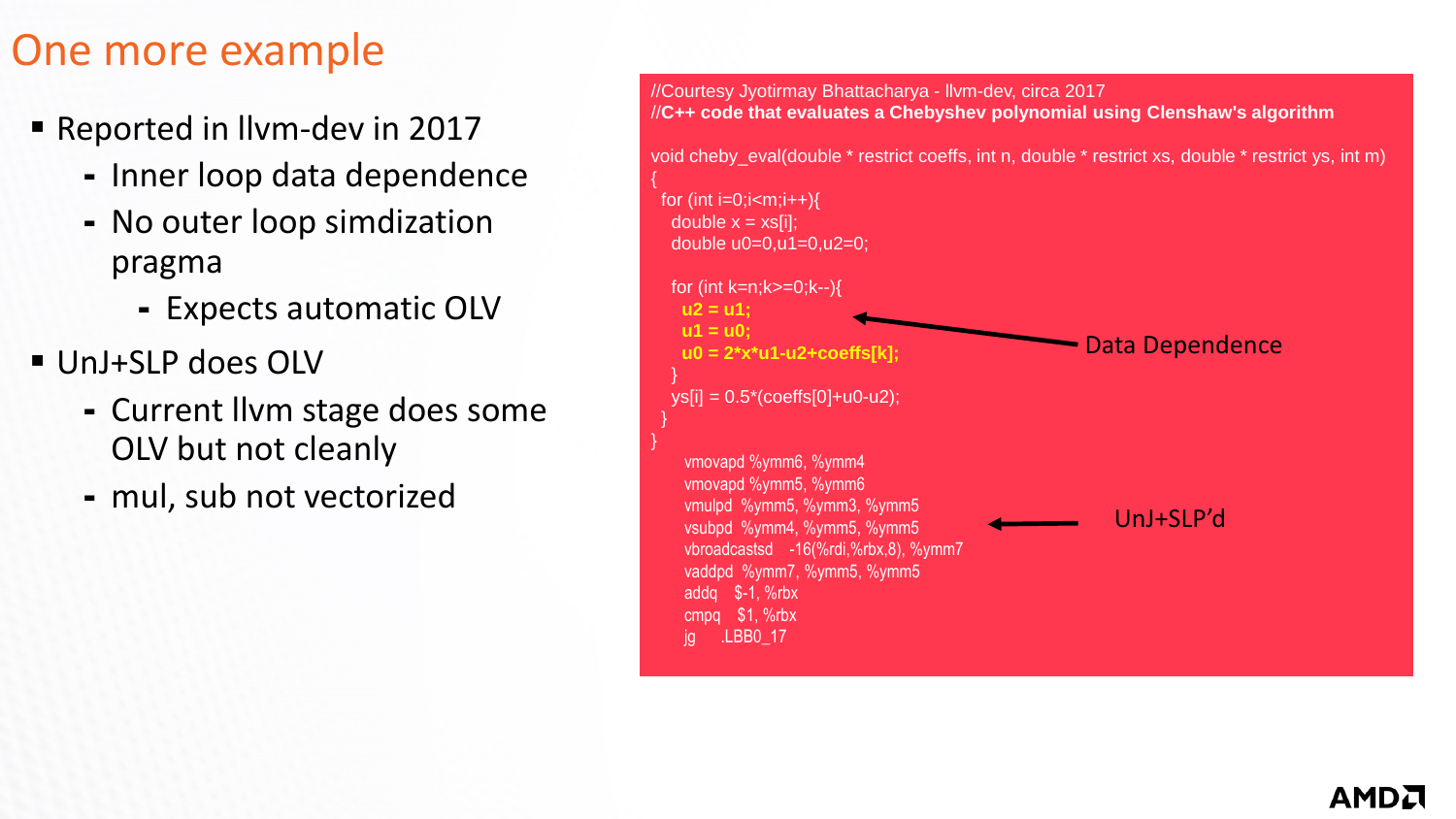# Open Problems

- Costing and Feasibility
	- ⁃ Which loops to UnJ
		- ⁃ Inner loops with reductions
		- ⁃ Inner Loops with accesses strided on the outer loop index
		- ⁃ Inner Loops with low trip count
		- ⁃ Inner loops with data dependence but no dependence on the outer loops
	- ⁃ What is the unroll factor (UF) ?
		- ⁃ Assume SLP will work in which case choose UF such that DataSize \* UF = SIMD width